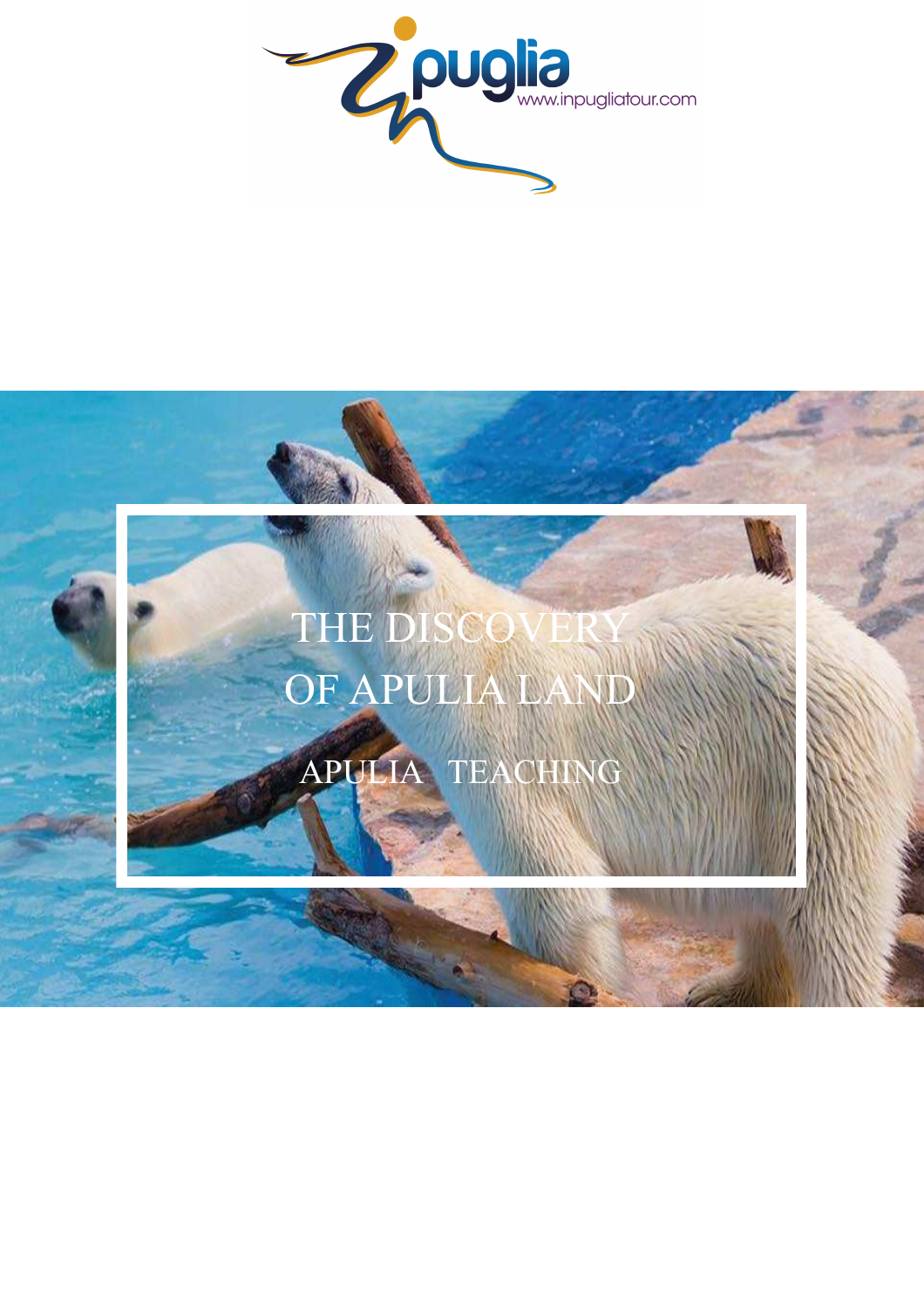**Puglia, treasure chest of stories to discover, among the remains of a story that tells of myths, legendary figures and extraordinary figures lives who loved this land. Puglia magic, restless, wild. Puglia, the land of castles and ancient villages, artists and artisans, musicians and comedians. Puglia to discover, to live, not to be forgotten.** 

**InPugliatour organizes a 5-day tour among the most beautiful cities of Apulia. We will guide you through castles and monuments. We will take you into the exciting discovery stories and traditions, tastes and sounds.** 

## **Day 1 - Welcome to Puglia!**

**Reception in the afternoon with accommodation and dinner at the hotel and free evening.**



## **Day 2 – Between Baroque- Romanico - Byzantine**

**Breakfast at the hotel and departure around 9:00 for the Salento. Guided tour of the city of Lecce, the Apulian Baroque capital, called "Florence of the South". Here the ancient Messapian origins and the remains of Roman domination mingle with the exuberance of the Baroque, giving back views and scenarios from the evocative beauty.** 

**Visit the most important monuments of the city Packed lunch prepared by hotel In the afternoon we travel to Otranto. Guided city tour. Visit to the Cathedral with the famous mosaic of Pantaleone, the Byzantine Church of St. Peter and the Aragonese Castle. Return to hotel and dinner. Free evening.**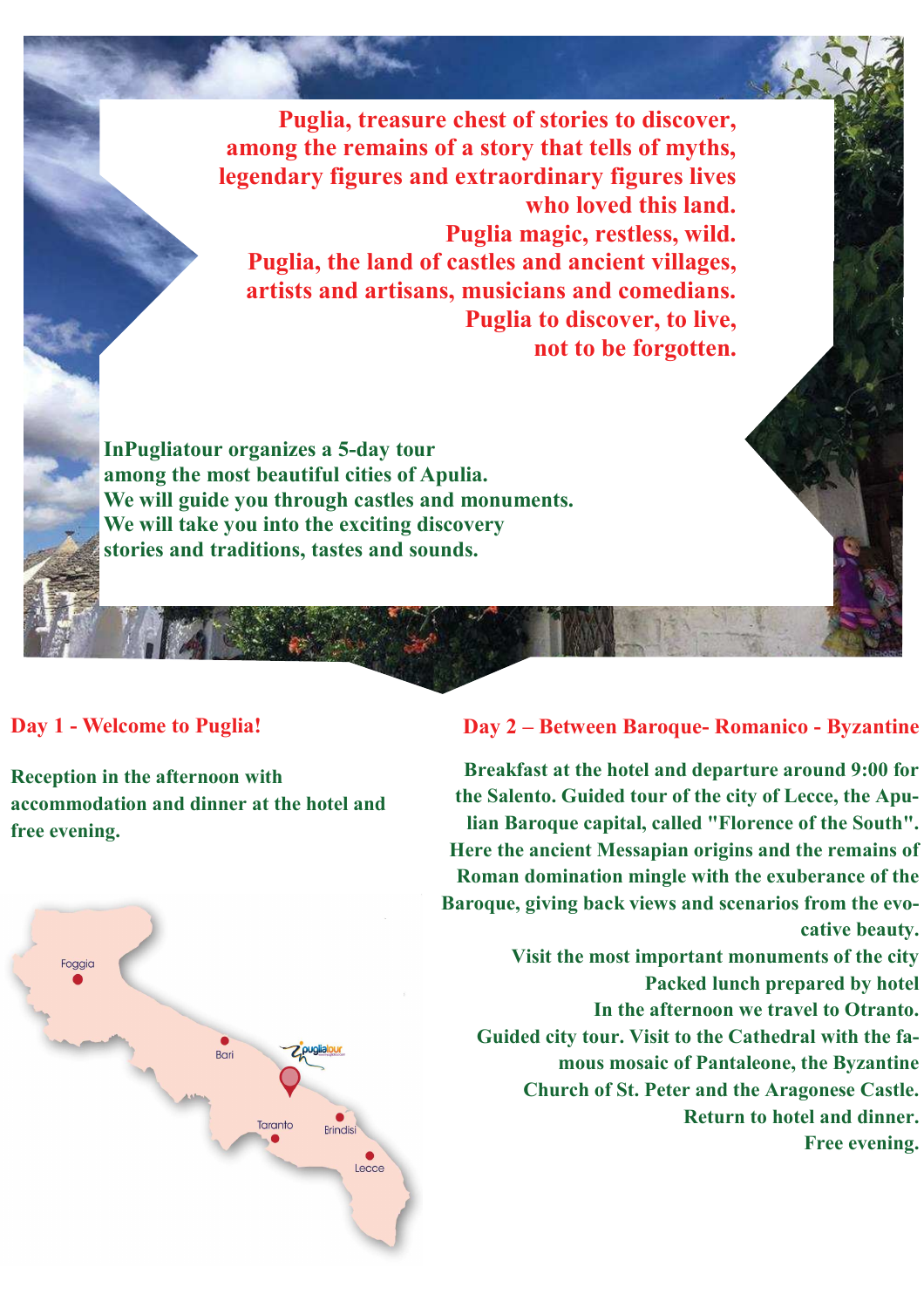## **Day 3 - From the zoo to the trulli**

**Breakfast at the hotel and departure to the Zoo Safari Fasano. Visit this area where there are more than 1,000 animals and the playground. Lunch at the hotel.** 

**In the afternoon we travel to Alberobello, the Capital of Trulli and Unesco site. City tour. Return and dinner at the hotel.** 



**Day 4 - From Romanico Pugliese to the Ca stle Frederick.** 

**Breakfast at the hotel and departure for the high Murgia. Visit of the city of Bari, the Holy City's most revered in the East and the West, St. Nicholas of Bari** 

**Afterwards you travel to visit the cathedral Romanesque on the Trani** 

**Packed lunch prepared at the hotel.** 

**In the afternoon we travel to Castel del Monte, to visit the octagonal castle builtEmperor Frederick II and became UNESCO heritage. Return and dinner at the hotel.** 

## **Day 5 – Greetings**

**Breakfast. Final farewell and departure.**